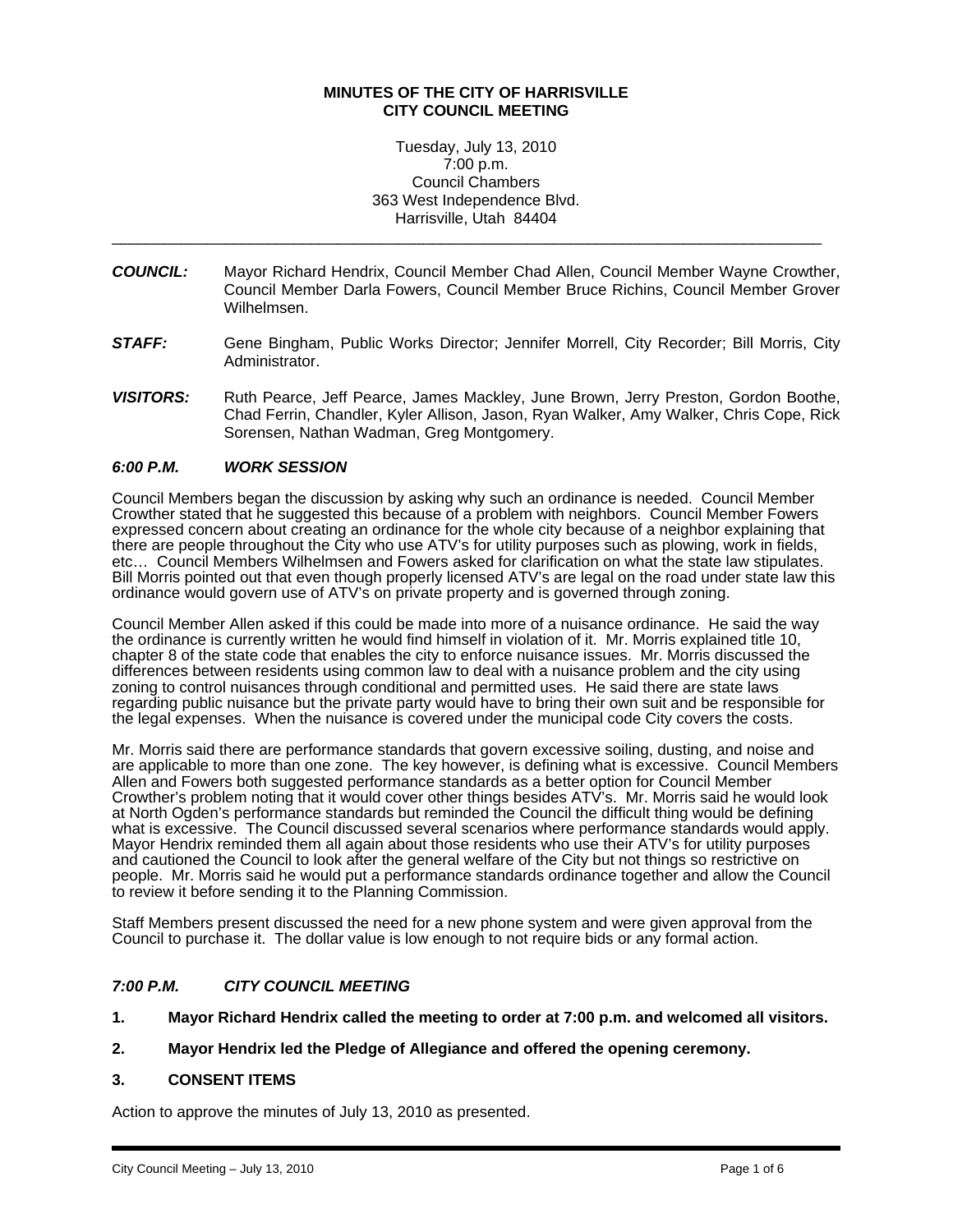Council Member Richins mentioned the list of visitors was missing.

#### **MOTION: Council Member Fowers moved to approve the minutes from July 13, 2010. Council Member Wilhelmsen seconded the motion. All Council Members voted aye. Motion passed.**

### **4. BUSINESS ITEMS**

#### **a. Discussion and possible action on proposed tax rate for tax year 2010.**

City Treasurer, Lynn Fortie, talked about the change in calculating the certified tax rate this year. He said the state is allowing us to calculate it the same this year as we did last year which is where the 0.000660 rate comes from. He said it would not raise our revenue significantly mentioning that property values have went down giving the City essentially the same revenue as last year. Council Member Crowther clarified the difference in the amount being collected this year from last year is only \$106 more. Mr. Fortie confirmed that is correct.

**Council Member Richins made a motion to ratify the change to the proposed tax rate for the tax year 2010 from 0.000640 to 0.000660 and approve Resolution No. 2010-08. Council Member Allen seconded the motion. Roll call vote. All Council Members voted yes. Motion passed.** 

#### **b. Discussion and possible action on Resolution No. 2010-07 Interlocal Agreement with Weber County Animal Services.**

Mayor Hendrix welcomed Lt. Chad Ferrin, director of Weber County Animal Services. Lt. Ferrin explained the events leading up to Weber County inviting Harrisville and surrounding cities to enter into an interlocal agreement with them and Ogden and Roy for animal sheltering. The interlocal agreement is for the term of the bond, currently a twenty year bond. The benefit to entering the agreement is a 20% savings each month and a place on the board to assist in decisions related to the shelter and Animal Services. The proposed fee will be \$88 per animal for unclaimed animals picked up in the City. Based on last year's numbers the City would have been billed for 100 animals. He explained that once they begin operating this monthly price could go up or down.

Lt. Ferrin also mentioned the current contract the City has for animal control will remain in effect and will be the same price as last year. He said the new price of \$88 will go into effect once the new shelter is open and operating. Mayor Hendrix clarified that there are two agreements; one to enter into an agreement for the shelter and the other for animal services. Council Member Fowers asked for the cost of the bond. Lt. Ferrin said all the costs are wrapped into the \$88 per unclaimed animal. Lt. Ferrin discussed impound procedures and costs to the citizen with Council Members. Lt. Ferrin also explained how operations at the shelter work. Mayor Hendrix asked for clarification on the fee per animal to ensure that price covered all of the costs for operations and the cost of the bond for the new addition. Lt. Ferrin said that was his understanding. Council Member Allen excused himself from the discussion and voting because of his employment with the Weber County Sherriff's Dept. Council Member Crowther asked what the current cost was for Animal Control. Bill Morris said it was \$55 per animal. Lt. Ferrin commented that all cities have been underpaying with the County subsidizing the costs.

Mayor Hendrix talked about the benefits of contracting with Weber County.

**Council Member Fowers moved to approve Resolution 2010-07 a resolution authorizing the City to join an interlocal agreement between Weber County, Ogden City and Roy City for improvements to and operations of the Weber County Animal Shelter. Council Member Wilhelmsen seconded the motion. Roll call vote. All Council Members voted yes. Motion passed.** 

#### **c. Discussion and possible action on revised site plan, conditional acceptance, and cash escrow exception for The Georgian at Colonial Springs.**

Jerry Preston of Liberty Investments came forward. He stated they are asking for a revision on their site plan for the dumpsters. He explained the problem they have with the current plan saying there is no way a disposal truck would have access to them. Their proposal is to do away with the seven small dumpsters and have two large ones. Mr. Morris explained that staff approved this change but it needed to go through the formality of the Council approving it. Council Member Fowers asked if two dumpsters would be sufficiently large for the size of the site. Mr. Morris said it may require some residents to walk farther but the dumpsters are larger than those originally proposed. Mr. Preston said there is one dumpster currently being used for 48 units, it is dumped twice a week, and there have been no complaints. Mayor Hendrix asked about the areas on the site plan where the seven smaller dumpsters were to be located. Mr. Preston said those areas will be landscaped. He also said the larger dumpsters will be fully enclosed and unseen.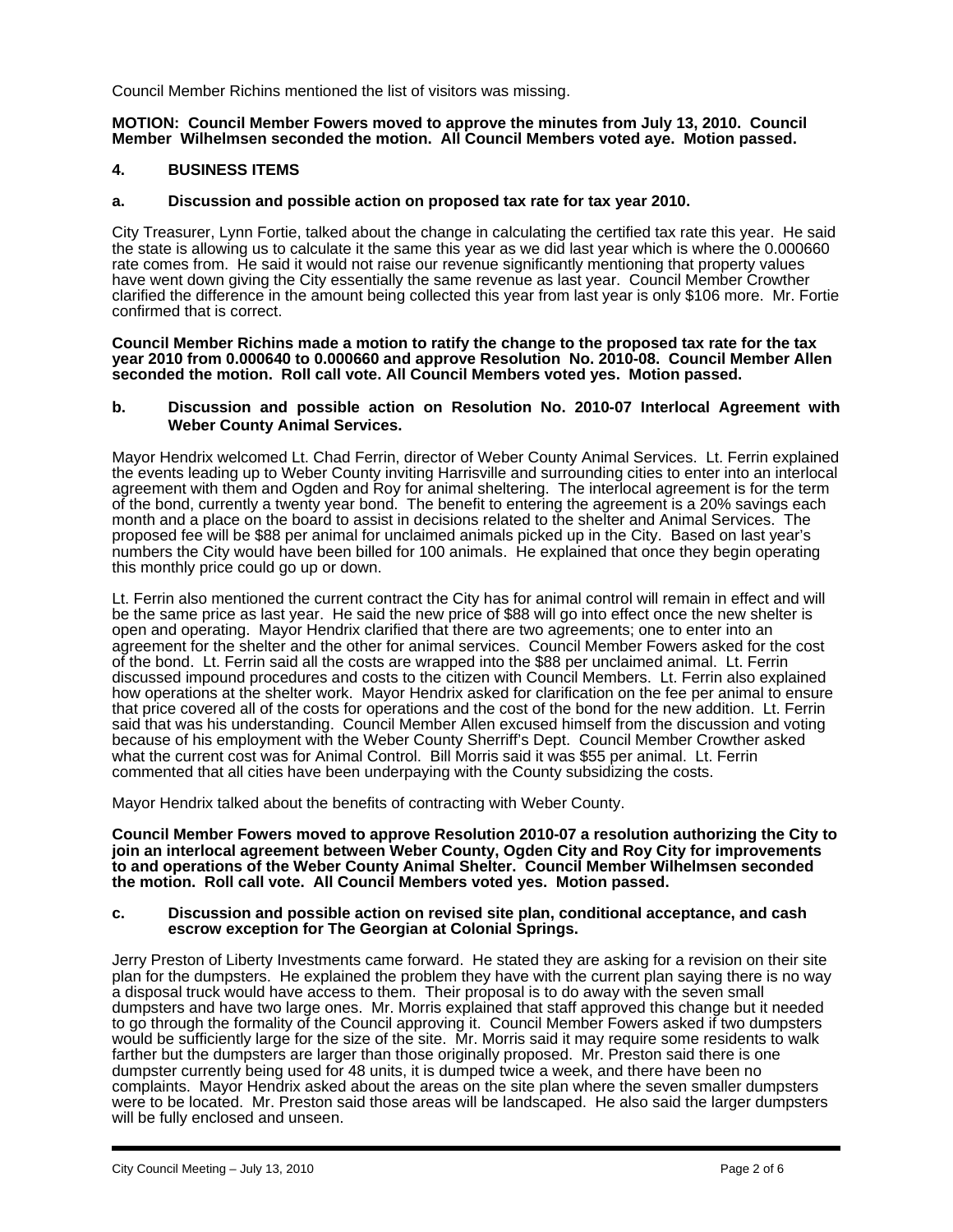Mr. Preston explained the second item from his memo requesting conditional acceptance. He said some of the items cannot be finished because they have been unable to sell the remaining buildings. He also discussed the bond issue. The original bond agreement was with Barnes Bank which went under so the City no longer has a bond. He said they are proposing a security bond or giving the City unencumbered access to one of their sites. Mr. Morris reminded the Council that this subdivision began under a different ordinance. He also talked about the pros and cons of a bond vs. cash escrow. Mr. Preston explained that this situation was slightly different from other subdivisions because the City does not own the curb, gutter, and sidewalk and would not be responsible for repairs.

Council Member Fowers asked about the memo from Kent Jones office and asked why those items have not been completed. Mr. Preston reviewed those items. He was not aware of the covered manhole.

Council Member Richins asked Mr. Preston where he goes to get a secured bond. Mr. Preston discussed the process for obtaining a bond. Council Member Richins thought it sounded shady but Mr. Preston said they are backed by an insurance company. Mr. Morris said we would want a AAA rated bond and explained the difference between cash escrow and a bond. He also reminded the Council that these are not public improvement but are private improvement.

Council Member Allen asked for Gene Bingham's input. Mr. Bingham referred to Brook Meadow Phase 2 and the fight to get the money from the bond company. He said the bond company wants to make sure that the money they pay out is justified. He said it took a year to get the money for Brook Meadow but acknowledged that these are private improvement so it may be different. Gene said he is comfortable with the site plan change but wanted to go through the Council to create a paper trail to show the right process was followed. He feels the new dumpster design is better.

Mr. Preston addressed the bond issue and reminded everyone that the City has nothing right now. He also said the City could have a lien on one of the remaining pads if as another option. Council Member Crowther asked what public improvements are left and Mr. Bingham replied that there weren't any, these are all private improvements.

Council Member Fowers asked Mr. Morris for his input. He said he would be more comfortable collecting on a bond even though the lien is a better deal. He explained to the Council this could not be a staff decision but must get approval from the City Council. Council discussed which of the items should be approved. Council Member Crowther said he would rather approve it now and with the stipulation that it takes effect as soon as the items to be completed are done. Mr. Preston reminded the Council that he is not only the developer but also the owner and has an incentive to get the work done.

**Council Member Fowers moved to amend the site plan relating to the location of the dumpsters, grant conditional acceptance of the subdivision effective on the completion of the items from Brent Slater's memo date July 6, 2010, release of cash escrow in favor of a bond in the amount of \$206,212.68 and a copy of the revised site plan be submitted. Council Member Fowers seconded the motion. All Council Members voted aye. Motion passed.** 

#### **d. Discussion and possible action on ratification of 750 West Storm Drain Project awarded to Marsh Construction.**

Mr. Bingham explained where the project would take place and what the plan was for the outlet of the water. He discussed the current storm and land drain and how they will tie in with this project. He stated it will start around 2300 North and come down 750 West and include curb and gutter. Mr. Bingham explained why this project was expedited, including the cancelled City Council meeting June 22, 2010. He said Marsh Construction came in \$50,000 less than the engineer's estimates. They can come on site tomorrow morning because all the legal documents are in place. Council Member Allen asked about the quality of their work. Mr. Bingham said they are a good company and he feels comfortable with them. Mayor Hendrix explained why they were ratifying this item instead of approving it and reminding them of a discussion held earlier in the year. He said he gave Mr. Morris the approval to sign the agreement.

**Council Member Fowers moved to ratify the decision to award the contract to Marsh Construction to not exceed \$102,973.16. Council Member Crowther seconded the motion. All Council Members voted aye. Motion passed.** 

**e. Presentation of main park splash pad/ball field reconstruction site plan.**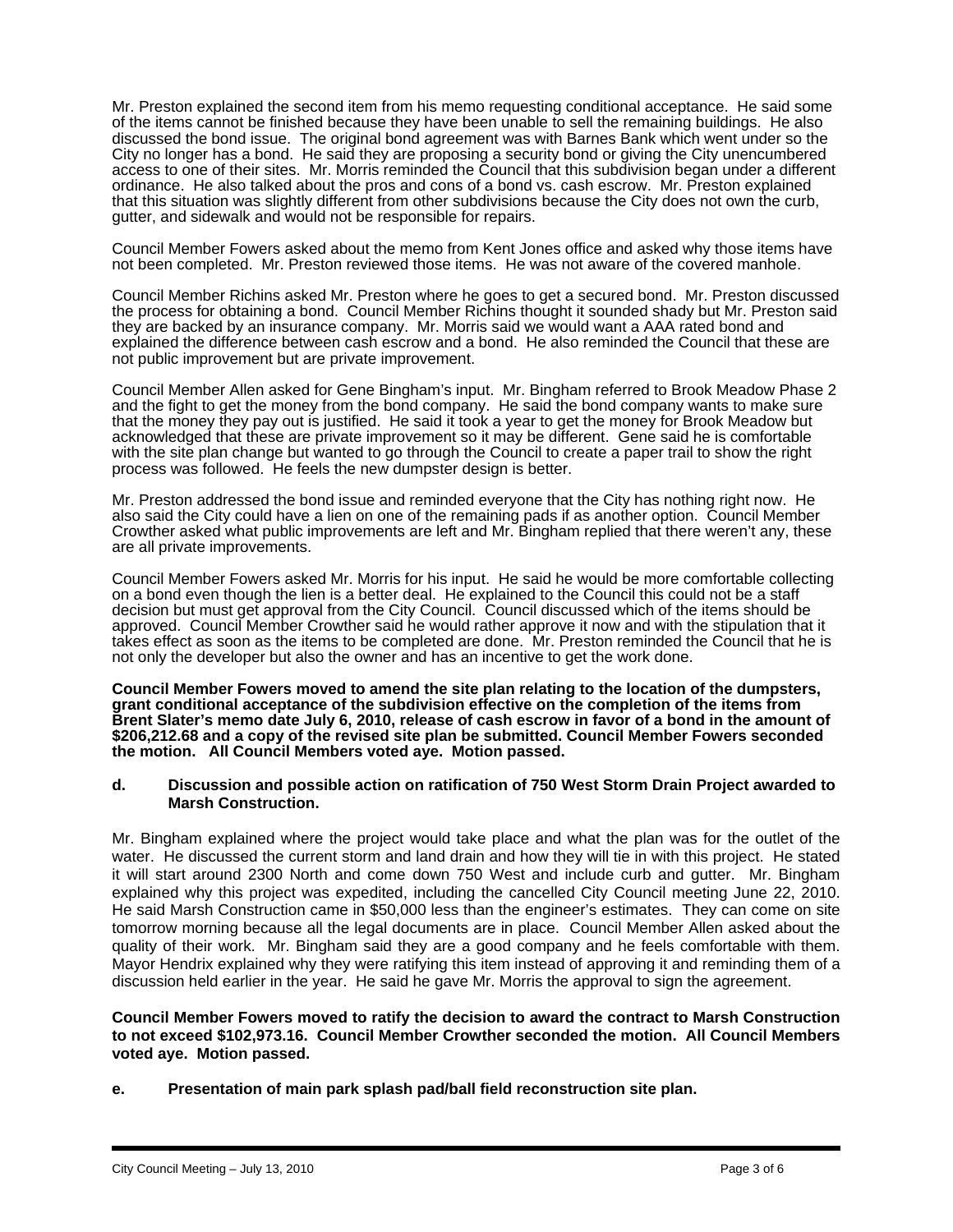Mr. Bingham passed out a map of the proposed site plan and gave some history and background on how the site plan came about. He said the location of the splash pad was talked about and this was the spot determined. He discussed some new items that have been added including a walking path, a path that will tie in the bowery to the new walking path, and railing around the splash pad. He said there is still some uncertainty of the pool equipment room location. He reminded the Council this is only a conceptual plan.

Council Member Allen asked about northward expansion of the bowery parking lot. Mayor Hendrix expressed concern for that idea and talked about storm drain control and access for Heritage Days. Mr. Bingham discussed creating a buffer between vehicles and the parks and clarified that the berm west of the bowery parking lot will still be there even though the bunkers will be removed. Council Member Allen expressed concern that there will not be enough parking. Mr. Bingham acknowledged that parking would be a problem and although he is a proponent for more parking there are budget constraints. He said this project will be broken into phases.

Council Member Wilhelmsen questioned why the concession stand was by the ball field and not by the splash pad. Council Member Allen talked about creating a pad to bring in a Coke truck for the summer months. Mr. Bingham suggested contracting with a vendor might be another option. He said they will try and get some information from South Ogden and Riverdale on what has worked for them. Mayor Hendrix said the site plan will be displayed at Heritage Days. Mr. Morris said this plan is going to the Planning Commission tomorrow to approve the general site plan. Mr. Morris also mentioned a price list they just received for water features.

### **f. Discussion and possible action on the suspension of storm water fees for accessory buildings on parcels with an existing home.**

Mr. Morris discussed why the item was being presented. He said the request is to suspend the fee altogether for anything other than new construction. The Council reviewed the figures in the staff report and talked about the benefits of suspending this for building outside of new construction. Mayor Hendrix discussed the implications for suspending the fee on additions to existing homes. Mr. Morris said residents pay when they initially build and should not be charged additional fees. Council Member Crowther clarified that this would only apply to residential.

**Council Member Crowther moved to suspend the impact fee for additions to residential lots until we can reconsider a new storm water impact fee for additions, accessory buildings, and impervious surfaces during the next capital improvements plan revision. Council Member Allen seconded the motion. All Council Member voted aye. Motion passed.** 

# **g. Discussion and possible action on Ordinance No. 422, Animals and Fowl.**

Mr. Morris explained this is a culmination of residents expressing interest in chickens and bees. He discussed the assignment of points to three classes of animals. There are large animals such as cows, medium animals such as sheep and goats, and small animals such as chickens. He reviewed the ordinance and how many animals you could have based on the zone you live in. He said points are allotted based on how big your lot is and added that this ordinance would mitigate any complaints neighbors may have.

Council Member Allen asked about excluding roosters. The Council discussed roosters and banning roosters from R-1-10 and R-1-6. Mr. Morris will add ban on roosters to 7b and correct typographical errors pointed out by Mayor Hendrix. Mayor Hendrix also talked about the discrepancies on the dog and cat setbacks for enclosures and the Council discussed allowing enclosures close to your own home but keeping them away from your neighbors dwelling.

Discussion on enclosure setbacks for all animals, including chickens, and what the setbacks should be. A suggestion was made by Council Member Crowther to create the setbacks based on the type of animal. Discussion of what constitutes a side yard and the problems with smells and noise.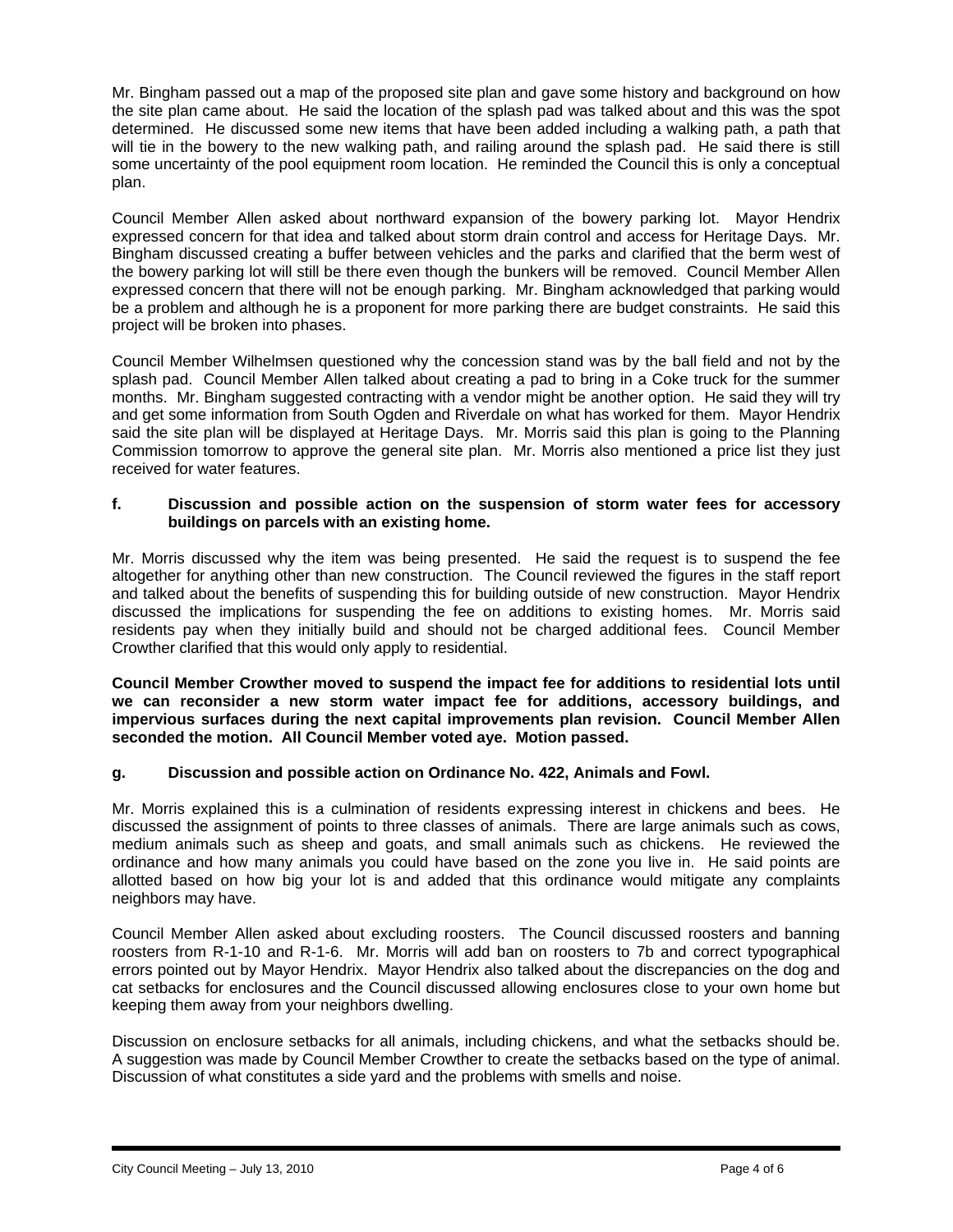**Council Member Richins moved to table the ordinance to the next meeting on July 27, 2010. Council Member Wilhelmsen seconded the motion. All Council Members voted aye. Motion passed.** 

### **h. Discussion and possible action on Resolution No. 2010-06 Personnel Policy Manual Amendments.**

Mr. Morris said these changes will help eliminate overtime expenses and create a safety committee. He said the first thing is a change in the employee code of conduct where a contract conflicts with the employee manual. Council Member Fowers asked to change the first amendment to say the part of the employee handbook that conflicts would be exempt but the other parts of the employee handbook would still apply. Mr. Morris said it would be reworded to say, "This manual does not apply to employees where the city council has approved an employment contract in the event of a conflict with their contract."

Mr. Morris explained that the employee code of conduct would apply to the justice court judge. He also discussed the amendment to the work week period. Council Member Fowers noted a discrepancy that stated 40 hours which should be 80 hours. Mr. Morris said it would be corrected. Council Member Allen asked if law enforcement was okay with these changes. Mr. Morris said this ordinance came about at their request. Mr. Morris said the amendment for the safety committee is for Pamela Crosbie. She will be over the safety committee and will run that to reduce workers compensation claims.

### **Council Member Allen Chad moved to approve Resolution No. 2010-06 with the changes mentioned. Council Member Richins seconded the motion. Roll call vote. All Council Members voted yes. Motion passed.**

## **i. Review Ordinance No. 423, Compensation Schedule and set public hearing date.**

Mr. Morris explained that the Council is just reviewing the ordinance tonight and needs to set a date for the public hearing. He explained that by law we need to set a salary range and a salary schedule for statutory officers and the judge. This ordinance will allow the City to give a raise without having to do a new ordinance. Mr. Morris reviewed the salary ranges on the ordinance. He mentioned the salary range for the judge will be modified to conform with what the published in the newspaper. He clarified for the Council that without this ordinance they would need to hold a public hearing anytime a raise was given.

### **Council Member Wilhelmsen moved to set a public hearing date for Ordinance No. 423 for July 27, 2010. Council Member Fowers seconded the motion. All Council Members voted aye. Motion passed.**

# **5. PUBLIC COMMENTS**

Jeff Pearce, 295 E 1150 N. He said he has filed two complaints with City Police Department and neither one has been addressed. He wants to know how long it takes to get a response. He explained that one is a sign violation and the other is trailers parking on the street. Mayor Hendrix said the sign in question was a business that is moving. Mr. Pearce asked the Council what the point of passing ordinances was if they are not enforced. Mayor Hendrix said he would check into it and see where those complaints are at.

Jim Mackley, 2803 N Hwy 89, Sentinel News. He wants to invite the City Council and Mayor to submit an article to the Sentinel News including any human interest articles. He said the next issue is Sept 3<sup>rd</sup> and said this invitation is extended to the public as well.

### **6. MAYOR/COUNCIL FOLLOW-UP**

Mayor Hendrix mentioned the ad for the judges position was posted today in the newspaper. Also, Nate Thompson was offered a position as Willard City Chief of Police. He has accepted and will be leaving the City on Wednesday, 07-21-10.

Council Member Wilhelmsen gave a follow up on Heritage Days. He said they are meeting every week. Also, shirts will be ready in a few days but they need help freezing the shirts. He encouraged everyone to be involved. He said the advertising booklet has 42 pages and has been paid for. He also discussed their effort to get volunteers saying Michelle Tait is coordinating the volunteer effort.